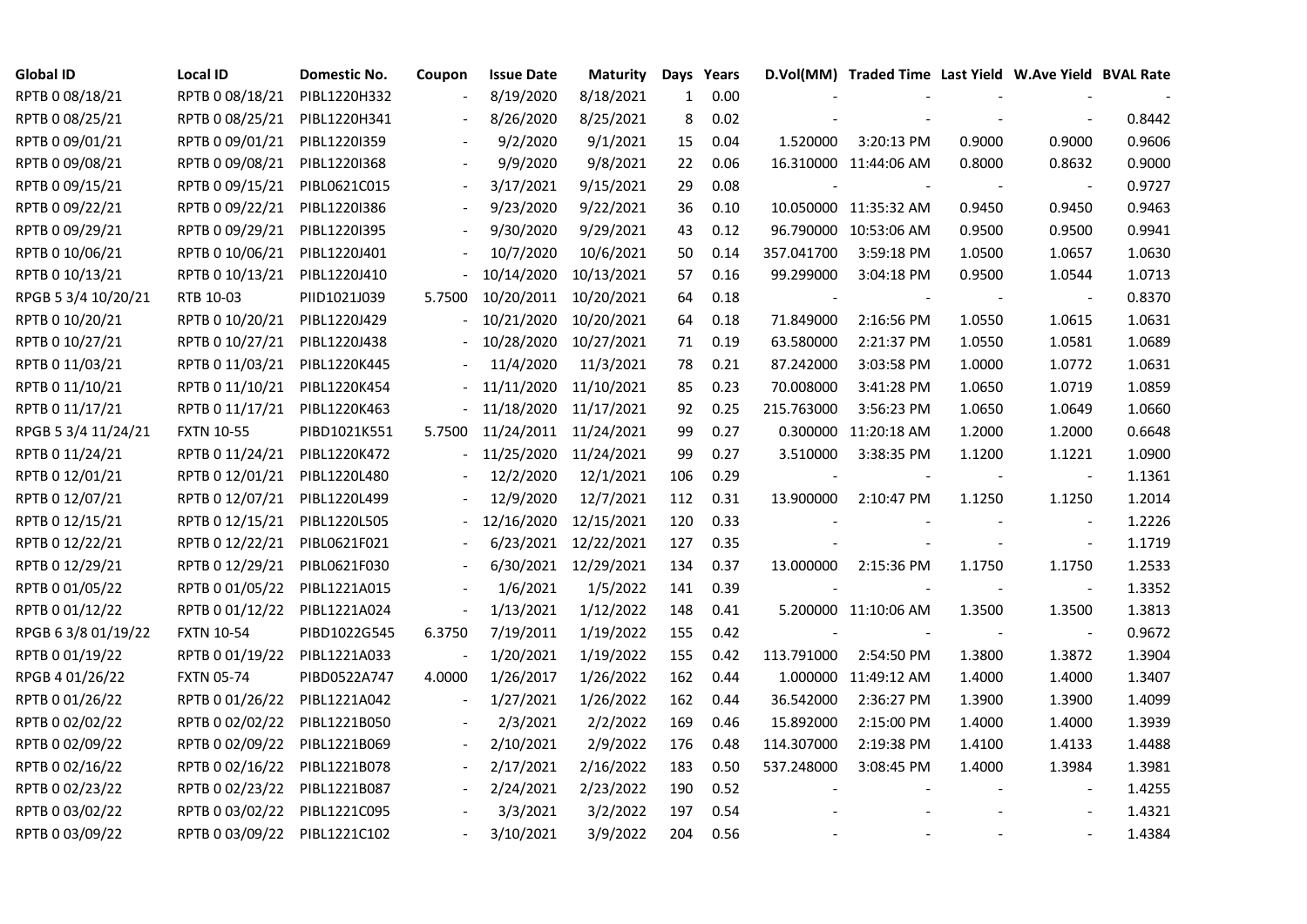| <b>Global ID</b>     | <b>Local ID</b>   | Domestic No. | Coupon                   | <b>Issue Date</b> | <b>Maturity</b> |     | Days Years |             | D.Vol(MM) Traded Time Last Yield W.Ave Yield BVAL Rate |        |                          |        |
|----------------------|-------------------|--------------|--------------------------|-------------------|-----------------|-----|------------|-------------|--------------------------------------------------------|--------|--------------------------|--------|
| RPGB 15 03/14/22     | <b>FXTN 20-02</b> | PIBD2022C021 | 15.0000                  | 3/14/2002         | 3/14/2022       | 209 | 0.57       |             |                                                        |        |                          | 1.3287 |
| RPTB 0 03/16/22      | RPTB 0 03/16/22   | PIBL1221C111 |                          | 3/17/2021         | 3/16/2022       | 211 | 0.58       |             |                                                        |        |                          | 1.4447 |
| RPTB 0 03/23/22      | RPTB 0 03/23/22   | PIBL1221C120 |                          | 3/24/2021         | 3/23/2022       | 218 | 0.60       |             |                                                        |        | $\overline{\phantom{a}}$ | 1.4509 |
| RPTB 0 03/30/22      | RPTB 0 03/30/22   | PIBL1221C139 | $\overline{\phantom{a}}$ | 3/31/2021         | 3/30/2022       | 225 | 0.62       |             |                                                        |        | $\blacksquare$           | 1.4646 |
| RPTB 0 04/06/22      | RPTB 0 04/06/22   | PIBL1221D147 |                          | 4/7/2021          | 4/6/2022        | 232 | 0.64       |             |                                                        |        | $\blacksquare$           | 1.4587 |
| RPTB 0 04/13/22      | RPTB 0 04/13/22   | PIBL1221D156 |                          | 4/14/2021         | 4/13/2022       | 239 | 0.65       |             |                                                        |        |                          | 1.4495 |
| RPTB 0 04/20/22      | RPTB 0 04/20/22   | PIBL1221D165 |                          | 4/21/2021         | 4/20/2022       | 246 | 0.67       |             |                                                        |        | $\blacksquare$           | 1.4763 |
| RPTB 0 04/27/22      | RPTB 0 04/27/22   | PIBL1221D174 |                          | 4/28/2021         | 4/27/2022       | 253 | 0.69       |             |                                                        |        | $\blacksquare$           | 1.4886 |
| RPTB 0 05/04/22      | RPTB 0 05/04/22   | PIBL1221E182 |                          | 5/5/2021          | 5/4/2022        | 260 | 0.71       |             |                                                        |        |                          | 1.4893 |
| RPTB 0 05/11/22      | RPTB 0 05/11/22   | PIBL1221E191 |                          | 5/12/2021         | 5/11/2022       | 267 | 0.73       |             |                                                        |        | $\overline{\phantom{a}}$ | 1.4988 |
| RPTB 0 05/18/22      | RPTB 0 05/18/22   | PIBL1221E208 | $\overline{\phantom{a}}$ | 5/19/2021         | 5/18/2022       | 274 | 0.75       |             |                                                        |        | $\blacksquare$           | 1.5011 |
| RPTB 0 05/25/22      | RPTB 0 05/25/22   | PIBL1221E217 |                          | 5/26/2021         | 5/25/2022       | 281 | 0.77       |             |                                                        |        | $\overline{\phantom{a}}$ | 1.5358 |
| RPTB 0 06/01/22      | RPTB 0 06/01/22   | PIBL1221F225 |                          | 6/2/2021          | 6/1/2022        | 288 | 0.79       |             | 0.100000 11:04:03 AM                                   | 1.5900 | 1.5900                   | 1.5248 |
| RPTB 0 06/08/22      | RPTB 0 06/08/22   | PIBL1221F234 |                          | 6/9/2021          | 6/8/2022        | 295 | 0.81       | 25.600000   | 9:39:56 AM                                             | 1.5250 | 1.5250                   | 1.5433 |
| RPTB 0 06/15/22      | RPTB 0 06/15/22   | PIBL1221F243 |                          | 6/16/2021         | 6/15/2022       | 302 | 0.83       |             |                                                        |        | $\overline{\phantom{a}}$ | 1.5410 |
| RPTB 0 06/22/22      | RPTB 0 06/22/22   | PIBL1221F252 |                          | 6/23/2021         | 6/22/2022       | 309 | 0.85       | 1.000000    | 2:36:09 PM                                             | 1.5500 | 1.5500                   | 1.5565 |
| RPTB 0 06/29/22      | RPTB 0 06/29/22   | PIBL1221F261 | $\overline{\phantom{a}}$ | 6/30/2021         | 6/29/2022       | 316 | 0.87       | 10.000000   | 2:11:09 PM                                             | 1.5500 | 1.5500                   | 1.5631 |
| RPGB 4 3/4 07/04/22  | <b>FXTN 03-24</b> | PIBD0322G247 | 4.7500                   | 7/4/2019          | 7/4/2022        | 321 | 0.88       |             | 3.000000 11:26:45 AM                                   | 1.5000 | 1.5000                   | 1.3850 |
| RPTB 0 07/06/22      | RPTB 0 07/06/22   | PIBL1221G279 | $\overline{\phantom{a}}$ | 7/7/2021          | 7/6/2022        | 323 | 0.88       | 3.030000    | 9:26:05 AM                                             | 1.5500 | 1.5500                   | 1.5631 |
| RPTB 0 07/13/22      | RPTB 0 07/13/22   | PIBL1221G288 | $\blacksquare$           | 7/14/2021         | 7/13/2022       | 330 | 0.90       | 42.860000   | 2:12:53 PM                                             | 1.5750 | 1.5910                   | 1.5919 |
| RPTB 0 07/20/22      | RPTB 0 07/20/22   | PIBL1221G297 | $\overline{\phantom{a}}$ | 7/21/2021         | 7/20/2022       | 337 | 0.92       | 5.500000    | 3:30:29 PM                                             | 1.6000 | 1.6000                   | 1.6000 |
| RPTB 0 07/27/22      | RPTB 0 07/27/22   | PIBL1221G304 | $\blacksquare$           | 7/28/2021         | 7/27/2022       | 344 | 0.94       | 1.650000    | 3:05:10 PM                                             | 1.5950 | 1.5950                   | 1.6061 |
| RPGB 4 7/8 08/02/22  | <b>FXTN 10-56</b> | PIBD1022H562 | 4.8750                   | 8/2/2012          | 8/2/2022        | 350 | 0.96       |             |                                                        |        |                          | 1.4477 |
| RPTB 0 08/03/22      | RPTB 0 08/03/22   | PIBL1221H312 |                          | 8/4/2021          | 8/3/2022        | 351 | 0.96       | 890.232000  | 2:15:42 PM                                             | 1.6150 | 1.6046                   | 1.6015 |
| RPTB 0 08/10/22      | RPTB 0 08/10/22   | PIBL1221H321 | $\overline{\phantom{a}}$ | 8/11/2021         | 8/10/2022       | 358 | 0.98       |             |                                                        |        | $\overline{\phantom{a}}$ | 1.6192 |
| RPTB 0 08/17/22      | RPTB 0 08/17/22   | PIBL1221H330 | $\overline{\phantom{a}}$ | 8/18/2021         | 8/17/2022       | 365 | 1.00       | 2166.706000 | 3:10:21 PM                                             | 1.6000 | 1.6026                   | 1.6145 |
| RPGB 4 3/4 09/13/22  | <b>FXTN 10-57</b> | PIBD10221570 | 4.7500                   | 9/13/2012         | 9/13/2022       | 392 | 1.07       |             |                                                        |        | $\overline{\phantom{a}}$ | 1.5014 |
| RPGB 12 3/4 10/17/22 | <b>FXTN 20-03</b> | PIBD2022J033 | 12.7500                  | 10/17/2002        | 10/17/2022      | 426 | 1.17       |             |                                                        |        | $\sim$                   | 1.5415 |
| RPGB 4 5/8 12/04/22  | RTB 05-11         | PIID0522L114 | 4.6250                   | 12/4/2017         | 12/4/2022       | 474 | 1.30       | 27.880000   | 3:50:00 PM                                             | 1.6600 | 1.6941                   | 1.6773 |
| RPGB 4 12/06/22      | <b>FXTN 10-58</b> | PIBD1022L585 | 4.0000                   | 12/6/2012         | 12/6/2022       | 476 | 1.30       |             | 8.000000 10:14:17 AM                                   | 1.7400 | 1.7400                   | 1.6711 |
| RPGB 4 3/8 02/11/23  | RTB 03-10         | PIID0323B101 | 4.3750                   | 2/11/2020         | 2/11/2023       | 543 | 1.49       | 208.000000  | 3:04:39 PM                                             | 1.7000 | 1.6883                   | 1.6834 |
| RPGB 13 02/20/23     | <b>FXTN 20-04</b> | PIBD2023B048 | 13.0000                  | 2/20/2003         | 2/20/2023       | 552 | 1.51       |             |                                                        |        |                          | 1.6904 |
| RPGB 5 1/2 03/08/23  | <b>FXTN 05-75</b> | PIBD0523C752 | 5.5000                   | 3/8/2018          | 3/8/2023        | 568 | 1.56       | 799.800000  | 3:53:21 PM                                             | 1.6750 | 1.6750                   | 1.6802 |
| RPGB 3 1/2 04/21/23  | <b>FXTN 07-58</b> | PIBD0723D588 | 3.5000                   | 4/21/2016         | 4/21/2023       | 612 | 1.68       | 152.600000  | 3:21:22 PM                                             | 1.7500 | 1.7107                   | 1.7174 |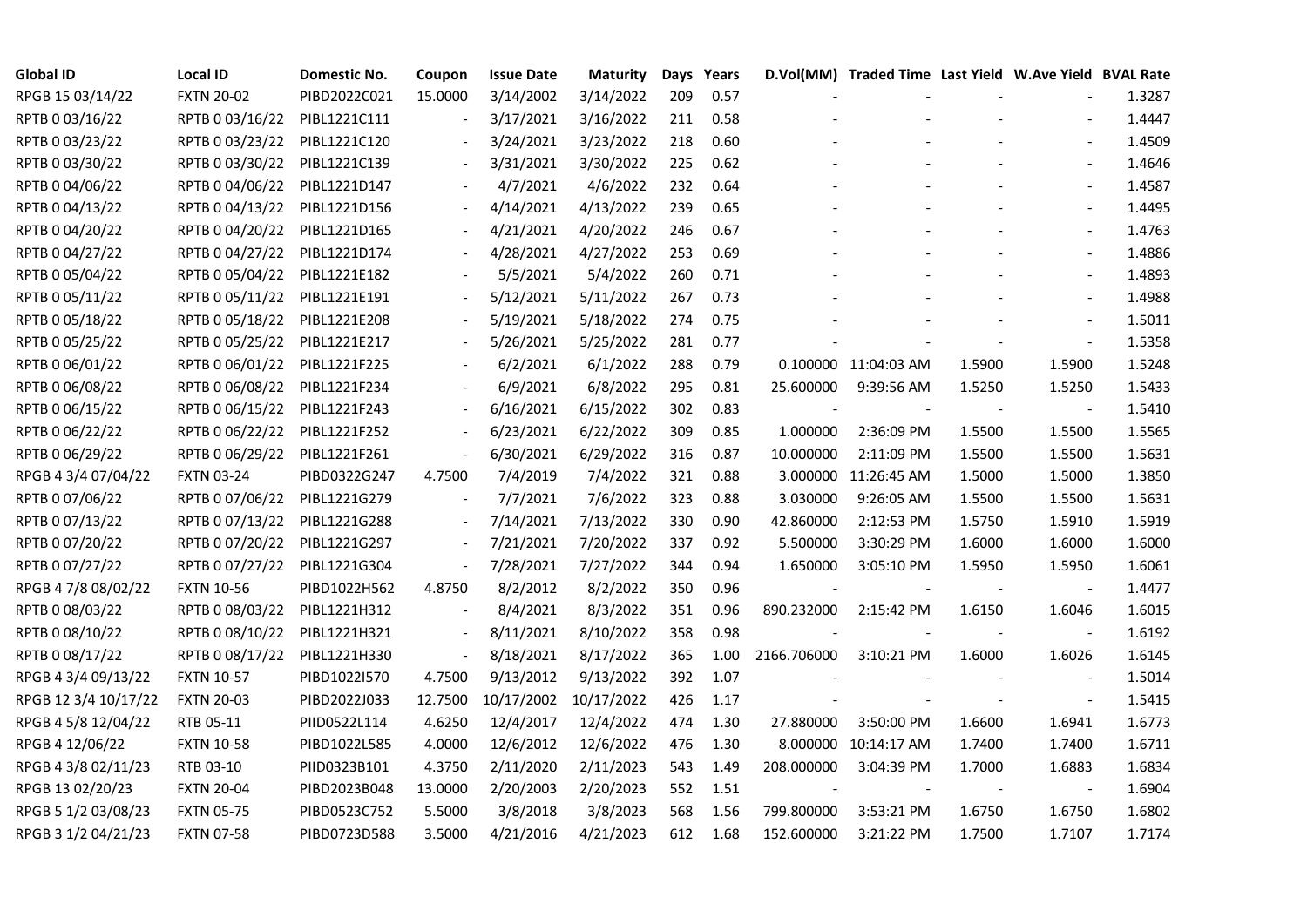| <b>Global ID</b>     | <b>Local ID</b>   | Domestic No. | Coupon  | <b>Issue Date</b> | <b>Maturity</b>  |     | Days Years |             | D.Vol(MM) Traded Time Last Yield W.Ave Yield BVAL Rate |                |                          |        |
|----------------------|-------------------|--------------|---------|-------------------|------------------|-----|------------|-------------|--------------------------------------------------------|----------------|--------------------------|--------|
| RPGB 11 7/8 05/29/23 | <b>FXTN 20-05</b> | PIBD2023E054 | 11.8750 | 5/29/2003         | 5/29/2023        | 650 | 1.78       |             |                                                        |                |                          | 1.8061 |
| RPGB 3 1/4 08/15/23  | RTB 10-04         | PIID1023H046 | 3.2500  | 8/15/2013         | 8/15/2023        | 728 | 1.99       | 4.405000    | 2:49:06 PM                                             | 2.0500         | 2.0458                   | 1.9488 |
| RPGB 2 3/8 09/10/23  | <b>FXTN 03-25</b> | PIBD0323I252 | 2.3750  | 9/10/2020         | 9/10/2023        | 754 | 2.06       |             |                                                        |                | $\blacksquare$           | 1.9843 |
| RPGB 11 3/8 10/23/23 | <b>FXTN 20-06</b> | PIBD2023J068 | 11.3750 | 10/23/2003        | 10/23/2023       | 797 | 2.18       |             |                                                        |                | $\overline{\phantom{a}}$ | 1.9622 |
| RPGB 2 3/8 03/09/24  | RTB 03-11         | PIID0324C115 | 2.3750  | 3/9/2021          | 3/9/2024         | 935 | 2.56       | 4591.205000 | 3:55:21 PM                                             | 2.1975         | 2.1820                   | 2.1923 |
| RPGB 6 1/4 03/12/24  | RTB 05-12         | PIID0524C129 | 6.2500  | 3/12/2019         | 3/12/2024        | 938 | 2.57       | 10.000000   | 3:08:17 PM                                             | 2.2000         | 2.2000                   | 2.2024 |
| RPGB 4 1/2 04/20/24  | <b>FXTN 07-59</b> | PIBD0724D595 | 4.5000  | 4/20/2017         | 4/20/2024        | 977 | 2.68       |             |                                                        |                | $\blacksquare$           | 2.1355 |
| RPGB 12 3/8 06/03/24 | <b>FXTN 20-07</b> | PIBD2024F075 | 12.3750 | 6/3/2004          | 6/3/2024 1,021   |     | 2.80       |             |                                                        |                | $\sim$                   | 2.1773 |
| RPGB 12 7/8 08/05/24 | <b>FXTN 20-08</b> | PIBD2024H086 | 12.8750 | 8/5/2004          | 8/5/2024 1,084   |     | 2.97       |             |                                                        |                |                          | 2.2372 |
| RPGB 4 1/8 08/20/24  | <b>FXTN 10-59</b> | PIBD1024H595 | 4.1250  | 8/20/2014         | 8/20/2024 1,099  |     | 3.01       |             |                                                        |                | $\overline{\phantom{a}}$ | 2.2825 |
| RPGB 4 1/4 10/17/24  | <b>FXTN 05-76</b> | PIBD0524J762 | 4.2500  | 10/17/2019        | 10/17/2024 1,157 |     | 3.17       | 5.135000    | 2:16:55 PM                                             | 2.3800         | 2.3732                   | 2.3273 |
| RPGB 13 3/4 11/11/24 | <b>FXTN 20-09</b> | PIBD2024K091 | 13.7500 | 11/11/2004        | 11/11/2024 1,182 |     | 3.24       |             |                                                        |                | $\blacksquare$           | 2.3289 |
| RPGB 5 3/4 04/12/25  | FXTN 07-61        | PIBD0725D618 | 5.7500  | 4/12/2018         | 4/12/2025 1,334  |     | 3.65       |             | 10.000000 10:06:27 AM                                  | 2.4500         | 2.4500                   | 2.4896 |
| RPGB 12 1/8 04/14/25 | <b>FXTN 20-10</b> | PIBD2025D103 | 12.1250 | 4/14/2005         | 4/14/2025 1,336  |     | 3.66       |             |                                                        |                | $\blacksquare$           | 2.4727 |
| RPGB 2 5/8 08/12/25  | RTB 05-13         | PIID0525H130 | 2.6250  | 8/12/2020         | 8/12/2025 1,456  |     | 3.99       | 392.810000  | 3:54:25 PM                                             | 2.5500         | 2.5402                   | 2.5459 |
| RPGB 3 5/8 09/09/25  | <b>FXTN 10-60</b> | PIBD10251608 | 3.6250  | 9/9/2015          | 9/9/2025 1,484   |     | 4.06       |             | 50.000000 11:07:09 AM                                  | 2.5650         | 2.5650                   | 2.5492 |
| RPGB 12 1/8 10/20/25 | <b>FXTN 20-11</b> | PIBD2025J116 | 12.1250 | 10/20/2005        | 10/20/2025 1,525 |     | 4.18       |             |                                                        |                | $\overline{\phantom{a}}$ | 2.6508 |
| RPGB 18 1/4 11/29/25 | <b>FXTN 25-01</b> | PIBD2525K015 | 18.2500 | 11/29/2000        | 11/29/2025 1,565 |     | 4.29       |             |                                                        |                | $\blacksquare$           | 2.6891 |
| RPGB 10 1/4 01/19/26 | <b>FXTN 20-12</b> | PIBD2026A122 | 10.2500 | 1/19/2006         | 1/19/2026 1,616  |     | 4.42       |             |                                                        |                | $\blacksquare$           | 2.7381 |
| RPGB 6 1/4 02/14/26  | <b>FXTN 07-62</b> | PIBD0726B627 | 6.2500  | 2/14/2019         | 2/14/2026 1,642  |     | 4.50       | 10.000000   | 3:08:48 PM                                             | 2.6500         | 2.6500                   | 2.5638 |
| RPGB 3 3/8 04/08/26  | <b>FXTN 05-77</b> | PIBD0526D772 | 3.3750  | 4/8/2021          | 4/8/2026 1,695   |     | 4.64       |             | 118.522000 10:15:41 AM                                 | 2.6400         | 2.6400                   | 2.6496 |
| RPGB 3 1/2 09/20/26  | RTB 10-05         | PIID1026I057 | 3.5000  | 9/20/2016         | 9/20/2026 1,860  |     | 5.09       |             |                                                        |                | $\overline{\phantom{a}}$ | 3.0122 |
| RPGB 6 1/4 10/20/26  | RTB 15-01         | PIID1526J019 | 6.2500  | 10/20/2011        | 10/20/2026 1,890 |     | 5.18       |             | 0.300000 10:20:03 AM                                   | 3.1500         | 3.1500                   | 3.0007 |
| RPGB 8 12/07/26      | <b>FXTN 20-13</b> | PIBD2026L139 | 8.0000  | 12/7/2006         | 12/7/2026 1,938  |     | 5.31       |             |                                                        |                | $\sim$                   | 3.0437 |
| RPGB 5 3/8 03/01/27  | RTB 15-02         | PIID1527C023 | 5.3750  | 3/1/2012          | 3/1/2027 2,022   |     | 5.54       |             |                                                        |                | $\blacksquare$           | 3.1216 |
| RPGB 4 3/4 05/04/27  | <b>FXTN 10-61</b> | PIBD1027E617 | 4.7500  | 5/4/2017          | 5/4/2027 2,086   |     | 5.71       | 257.730000  | 3:37:38 PM                                             | 3.0300         | 3.0400                   | 3.0377 |
| RPGB 8 5/8 09/06/27  | <b>FXTN 20-14</b> | PIBD2027I140 | 8.6250  | 9/6/2007          | 9/6/2027 2,211   |     | 6.05       |             |                                                        |                | $\blacksquare$           | 3.2940 |
| RPGB 6 1/4 03/22/28  | <b>FXTN 10-63</b> | PIBD1028C635 | 6.2500  | 3/22/2018         | 3/22/2028 2,409  |     | 6.60       |             |                                                        |                | $\blacksquare$           | 3.5608 |
| RPGB 3 5/8 04/22/28  | <b>FXTN 07-64</b> | PIBD0728D649 | 3.6250  | 4/22/2021         | 4/22/2028 2,440  |     | 6.68       | 916.800000  | 3:58:35 PM                                             | 3.6850         | 3.6620                   | 3.6859 |
| RPGB 3 3/4 08/12/28  | <b>FXTN 07-65</b> | PIBD0728H654 | 3.7500  | 8/12/2021         | 8/12/2028 2,552  |     | 6.99       | 224.500000  | 3:51:18 PM                                             | 3.7800         | 3.7571                   | 3.7681 |
| RPGB 9 1/2 12/04/28  | <b>FXTN 20-15</b> | PIBD2028L151 | 9.5000  | 12/4/2008         | 12/4/2028 2,666  |     | 7.30       |             |                                                        |                | $\overline{\phantom{a}}$ | 3.6363 |
| RPGB 67/8 01/10/29   | <b>FXTN 10-64</b> | PIBD1029A644 | 6.8750  | 1/10/2019         | 1/10/2029 2,703  |     | 7.40       | 68.000000   | 3:10:25 PM                                             | 3.8750         | 3.8661                   | 3.6974 |
| RPGB 8 3/4 05/27/30  | <b>FXTN 20-16</b> | PIBD2030E166 | 8.7500  | 5/27/2010         | 5/27/2030 3,205  |     | 8.78       |             |                                                        |                | $\blacksquare$           | 3.8424 |
| RPGB 2 7/8 07/09/30  | <b>FXTN 10-65</b> | PIBD1030G655 | 2.8750  | 7/9/2020          | 7/9/2030 3,248   |     | 8.89       | 9.300000    |                                                        | $\blacksquare$ | $\sim$                   | 3.7500 |